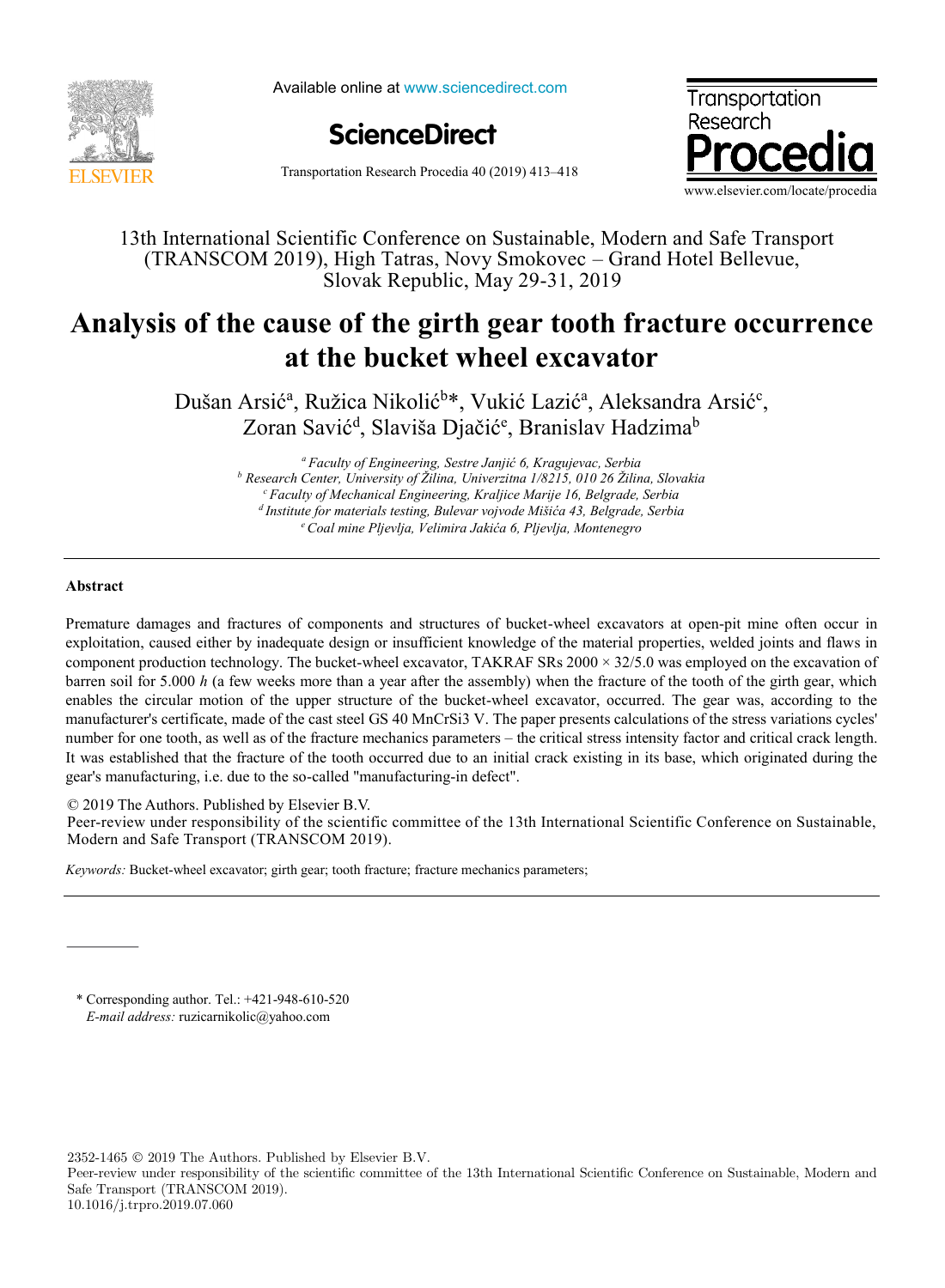## **1. Introduction**

The Bucket wheel excavators (BWE) are exposed to stresses that arise during the manufacturing of parts and mounting of equipment (residual stresses), during the execution of functional requirements (stationary and dynamic loadings) and during the disturbed exploitation process (non-stationary dynamic loadings). This is why loading of the responsible parts and assemblies of the bucket wheel excavators cannot be expressed in a simple form of a mathematical function, namely it cannot be completely represented by a model in which the variables and/or parameters are uniformly varying in the working conditions, since such a model would have to predict a series of approximations, caused by the real manufacturing and exploitation conditions.

Various problems of failure of the BWE's parts were considered extensively in literature. Authors were examining causes of failures of various elements or parts of the BWEs of various manufacturers.

Sedmak et al. (2007) were considering the two full-scale welded-structures and used tests to verify the proposed numerical models, one being the pressure vessel pre-cracked in the weld metal and the other the welded joints of a rotor excavator bearing structures. The experimental results were compared to those obtained from numerical modeling. The four hypotheses were considered and revealed that the model significantly overestimated the real cycle number for the fatigue limit of welded joints in the BWE structure. This is why application of those hypotheses should be done cautiously, especially the one that is proposed for the welded joints.

Rusinski et al. (2010) were studying bucket wheel excavator failure due to fracture of the bucket wheel shaft in a brown-coal mine. They built a discreet model of the shaft and a numerical simulation of its operation was done by the FEM, along with an analysis of the materials in the fracture area. They concluded that the shaft fracture was mainly caused by a non-metallic inclusion located below its surface, as a result of the shaft being rolled and that it had not been heat-treated. The first crack appeared in the weld as the highly stressed area and propagated to the slag inclusions zone; when the fracture occurred, the inclusions spalled and therefore could not be seen on the fracture surface.

Arsić et al. (2011) have performed the numerical-experimental analysis of the bucket wheel (BW) failure caused by residual stresses in welded joints of the BWE, after merely 1800 hours of operation. Working stresses in the BW body were defined by application of the FEM, while the strain gauges were used for the experimental stress analysis in real working conditions. In the critical zones, the combination of working (dynamic) and residual (static) stresses was above the permissible limit, i.e. the fatigue safety of the BW body structure was insufficient.

Bošnjak et al. (2011) were estimating integrity of the bucket wheel boom tie-rod welded joint of the bucket wheel excavator. The non-destructive tests have shown a flaw in the butt welded joint of the body and eye-plate of the tierod, whose size exceeded the level allowed by technical regulations. The remaining fatigue life has been determined based on the stress-state characteristics in the welded joint and defined by experimental research in real working conditions. The calculation results have shown that the welded joint integrity was not compromised. The presented case study demonstrated the advantage of implementing the so-called "fail-safe" design philosophy in analysis of the structures behavior – a considerable financial saving (cca. 1 600 000  $\epsilon$ ) was achieved, while at the same time there was no threat to the worker's safety and life, the safety of the machine and the production process in the open-pit mine.

Savković et al. (2011) were analyzing the axle fracture of the bucket wheel excavator. The bucket wheel drive mechanism consisted of a gearbox and a hollow shaft, while the bucket wheel was supported by the axle passing through the hollow shaft. Improper maintenance and inadequate elimination of the hollow shaft and the bucket wheel axle axes misalignment were the main causes of the excavator's failure and axle fracture. Experimental tests have shown that there were no significant flaws in the axle material. The FEM analysis of influences of disturbances on the way of the bucket wheel axle support on the fracture, has shown that the axle's support negative influences reflected through increase in the stress concentration and occurrence of the initial crack, which was the main cause of the axle fracture.

In addition, Lazarević et al. (2015) have presented a detailed analysis of random mechanical failures of a bucket wheel excavator and the mining equipment. By using the statistical distribution, authors have determined the expected uptime of the bucket wheel excavator for each year, which represents an important factor in maintenance programs and periodic inspections/repairs of the BWE and of mining components, in general. The similar topic was also investigated by Danicic et al. (2014).

Bošnjak et al. (2016) were performing the fracture analysis of the pulley of a bucket wheel boom hoist system. The chemical composition and basic mechanical properties of the pulley material, except for the impact energy at  $-20^{\circ}$ C,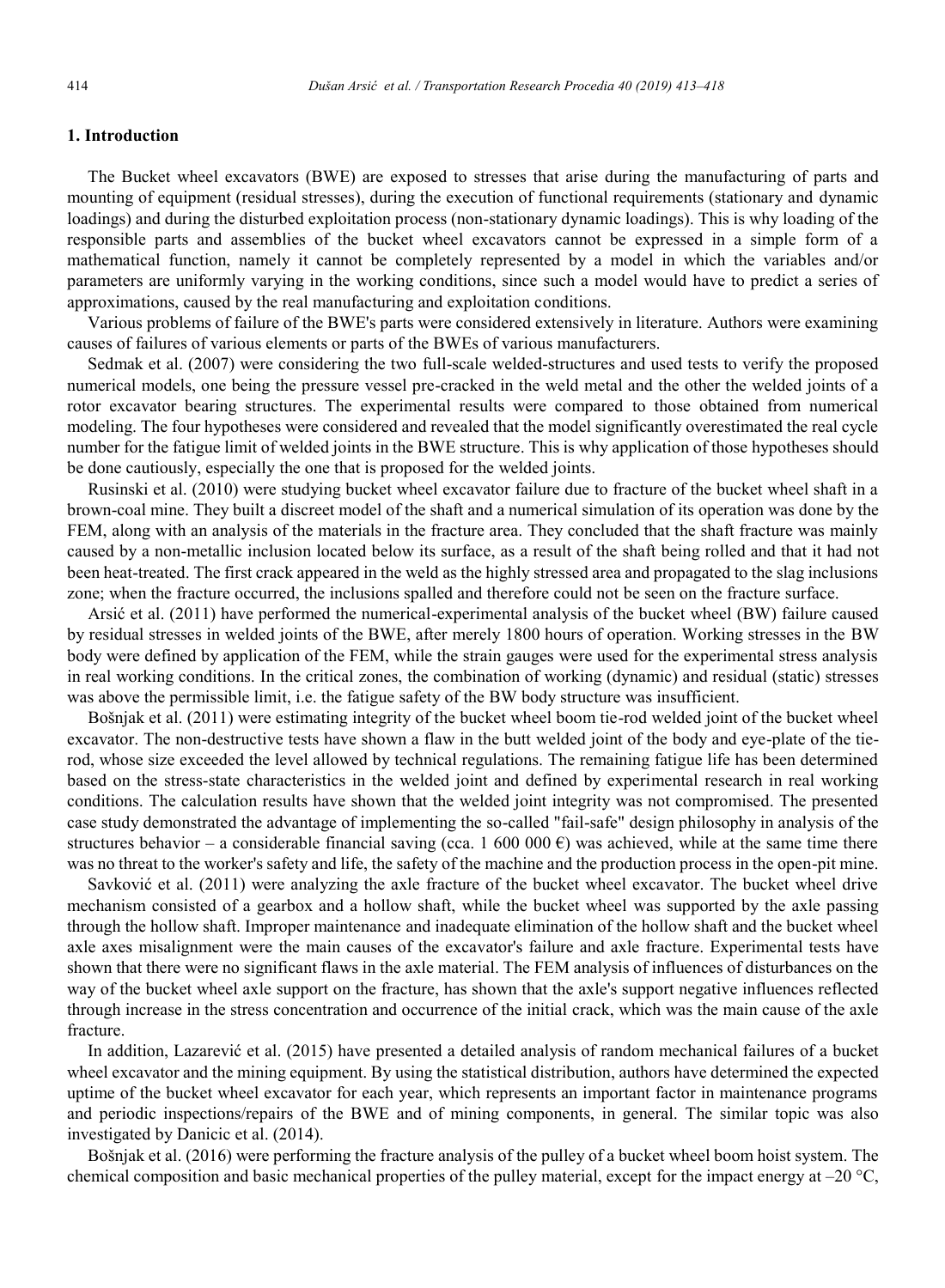did meet the corresponding standard requirements. However, the metallographic examinations indicated that initial cracks in the welded joints occurred during the pulley's manufacturing, i.e. its fracture was the result of the "manufacturing-in" defects.

Djurdjevic et al. (2018) performed the failure investigation and reparation of a crack on the 20 m long boom of the BWE, which has been in operation for over 30 years. The crack was detected in a cylindrical root of the boom tube at nearly 270° of its circumference. The FEM calculations did not indicate the possibility of crack occurrence. Additional simulations of horizontal and vertical unit loads that could cause the crack were performed. Numerical analysis has shown that the horizontal force caused the initial crack. Measurements and realized loading cycles indicated that the effect of material fatigue was extremely strong. Rehabilitation and reparation of the wheel boom were done so the BWE has continued operating successfully for a number of years.

Arsić et al. (2018) were determining the residual fatigue life of welded structures at BWEs by application of Fracture Mechanics. They assessed the service life of vital welded structures of the BWE's boom, subjected to cyclic loading with a variable amplitude, through use of experimental tests, to determine operational strength and a fatigue crack growth. Experimental measurements were aimed at establishing a possibility for plastic deformation or initial cracks occurrence due to fatigue. The three-point bending with asymmetric loading was applied. Such an analysis enables determination of necessary modifications of welded joint materials' mechanical properties, through variation of a large number of influential factors, to get the safer structures and/or reduce undesirable effects to permissible values, i.e. to realize the favorable structural solution of the bucket-wheel excavator as a whole.

Bošnjak et al. (2018) were investigating, experimentally and numerically, the cause of failure of the BWE's bucket. The calculations of the total principal stresses were conducted using the originally developed procedure. Superposition of influences of the "design-in defects" (the shape of the knife's cutting edge, the geometrical form and arrangement of teeth were not in compliance with the conditions in which the soil cutting process is realized) and the "manufacturing-in defects" (which caused the high values of residual stresses) has caused the appearance and propagation of long-term fatigue cracks, leading to the total destruction of the buckets. The choice of materials used for the bucket body and knives was not in compliance with recommendations from the referent literature.

From all the mentioned above, it follows that only testing of the bucket wheel excavators in the working conditions enables estimating their state completely, as well as obtaining the necessary data for comparison of the quality and evaluation of the machine and structures and for estimate of the working environment influence on certain parts' carrying capacity.

The bucket wheel excavator TAKRAF SRs  $2000 \times 32 / 5.0$ , which operates at the open mine "Kostolac" (Serbia), is shown in Fig. 1, while its basic technical and technological characteristics are presented in Table 1.



Fig. 1. Bucket wheel excavators SRs 2000 x 32/5.0 "Kostolac" (Serbia).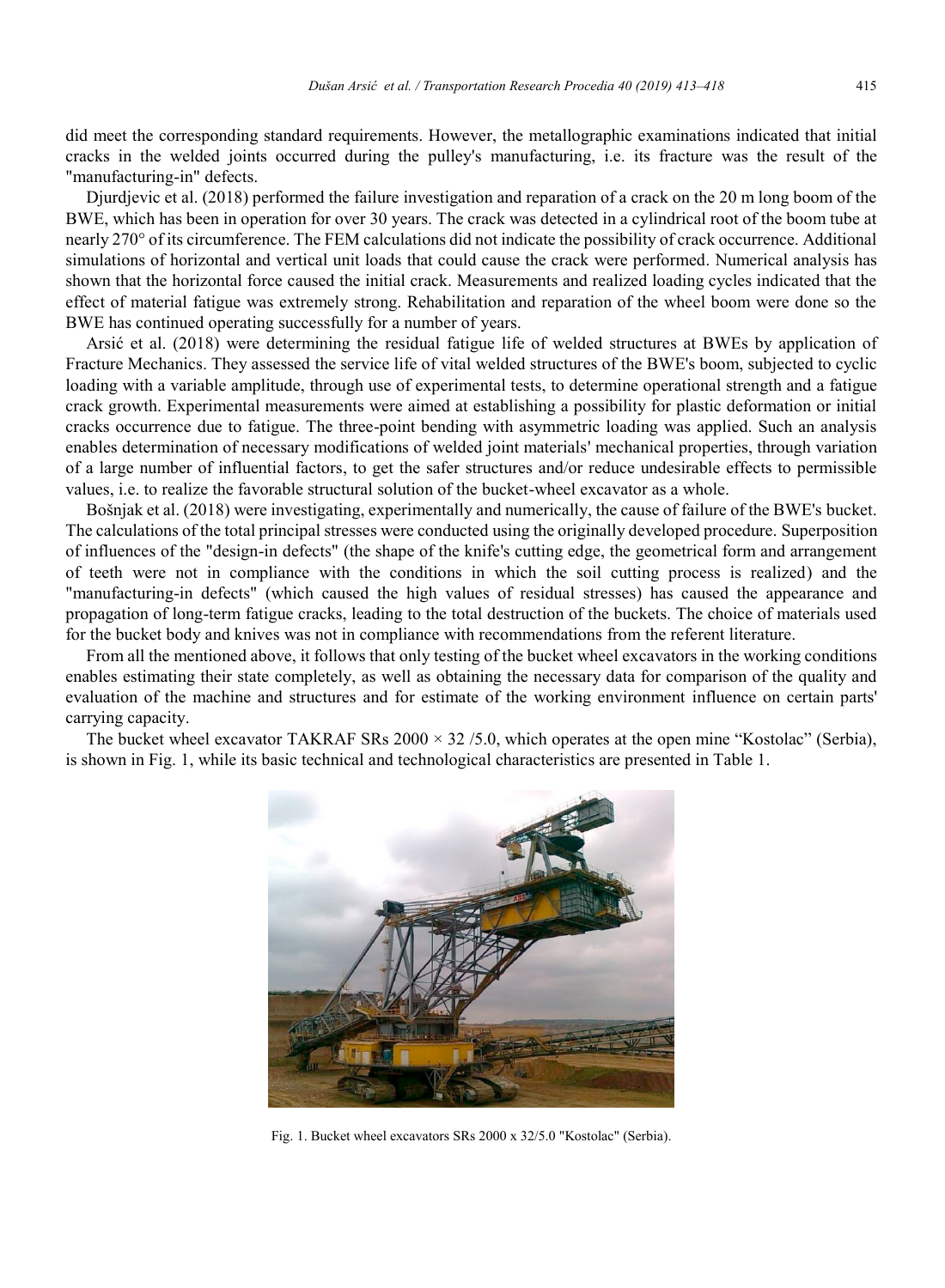| Volume of a bucket with a ring space                                           | $W_{\text{huck}} = 2000$ |
|--------------------------------------------------------------------------------|--------------------------|
| Maximum cut height                                                             | $H = 32$ [m]             |
| Maximum cut depth                                                              | $L = 5$ [m]              |
| Diameter of the rotor wheel                                                    | $D_r = 12$ [m]           |
| Number of buckets                                                              | $z = 20$                 |
| Installed engine power for rotor drive $[2 \times 670 \text{ kW}]$             | $N = 1340$ [kW]          |
| Motor voltage                                                                  | 6000 [V]                 |
| Specific resistance to excavation per knife length                             | $k_L$ = 100 [N/mm]       |
| Speed of the upper construction                                                | $30 \,[\text{m/min}]$    |
| Peripheral speed of the rotor wheel                                            | $2.7$ [m/s]              |
| Teeth number of the pinion for rotation of the excavator's upper structure     | $z_n = 16$               |
| Teeth number of the girth gear for rotation of the excavators' upper structure | $z_{gg}$ = 312           |
| Teeth module of the pinion for rotation of the excavator's upper structure     | $m = 36$                 |
| Outside diameter of girth gear                                                 | $D_{gg} = 11232$ [mm]    |
| Outside diameter of the pinion                                                 | $D_p = 576$ [mm]         |
| Output rpm on the pinion                                                       | $N_p = 2.28$ [rpm]       |
| Rpm of the girth gear rotation (i.e. of the excavator's upper structure)       | $N_{gg}$ = 0.12 [rpm]    |

Table 1. Basic technical characteristics of bucket wheel excavator TAKRAF SRs 2000 x 32/5.0.

#### **2. Analysis of causes of the girth gear tooth fracture**

The girth gear, according to the bucket wheel excavator manufacturer's documentation, was made of the cast steel 40 MnCrSi3 V, TGL 14395 (1985). Chemical composition and mechanical properties of this steel are given in tables 2 and 3, respectively.

|  |  | Table 2. Chemical composition of the cast steel 40 MnCrSi3 V, %. |  |  |  |  |
|--|--|------------------------------------------------------------------|--|--|--|--|
|--|--|------------------------------------------------------------------|--|--|--|--|

| Cast steel                                                    | C                              | Si                          | Mn            | Cr            | P                            | S            | Cu          |
|---------------------------------------------------------------|--------------------------------|-----------------------------|---------------|---------------|------------------------------|--------------|-------------|
| GS 40 MnCrSi3 V                                               | $0.35 - 0.45$                  | $0.50 - 0.75$               | $0.60 - 0.90$ | $0.50 - 0.80$ | $\leq 0.040$                 | ${}_{0.040}$ | ${}_{0.30}$ |
|                                                               |                                |                             |               |               |                              |              |             |
| Table 3. Mechanical properties of the cast steel 40 MnCrSi3 V |                                |                             |               |               |                              |              |             |
| Cast steel                                                    | Yield stress                   | Tensile strength            |               | Elongation    | Impact energy                |              | Contraction |
|                                                               | $R_{0.2}$ [N/mm <sup>2</sup> ] | $R_m \left[ N/mm^2 \right]$ | A5 $[%]$      |               | $KCU$ 3 [J/cm <sup>2</sup> ] | $Z[\%]$      |             |

The total number of working hours of the bucket wheel excavator until the fracture of the girth gear tooth was  $T<sub>t</sub> = 5000 h$ . The number of load (stress) changes cycles of a single tooth, of the girth gear for the rotation of the excavator's upper structure, during that time is:

$$
N_y = 60 \cdot N_{gg} \cdot T_t = 60 \cdot 0.12 \cdot 5000 = 3.6 \cdot 10^4 \text{ cycles}
$$
 (1)

where:  $N_{gg} = z_p/z_{gg} = 36/312 = 0.12$  *rpm* - number of rpms of the excavator's upper structure.

Based on the calculated number of cycles of the load changes until the tooth fracture, it can be concluded that the fracture occurred due to fatigue load and because there was an initial crack in the broken tooth base. In Figs. 2 and 3 are shown gears, the pinion and the girth gear and the fracture surface the broken tooth and the broken tooth. Analysis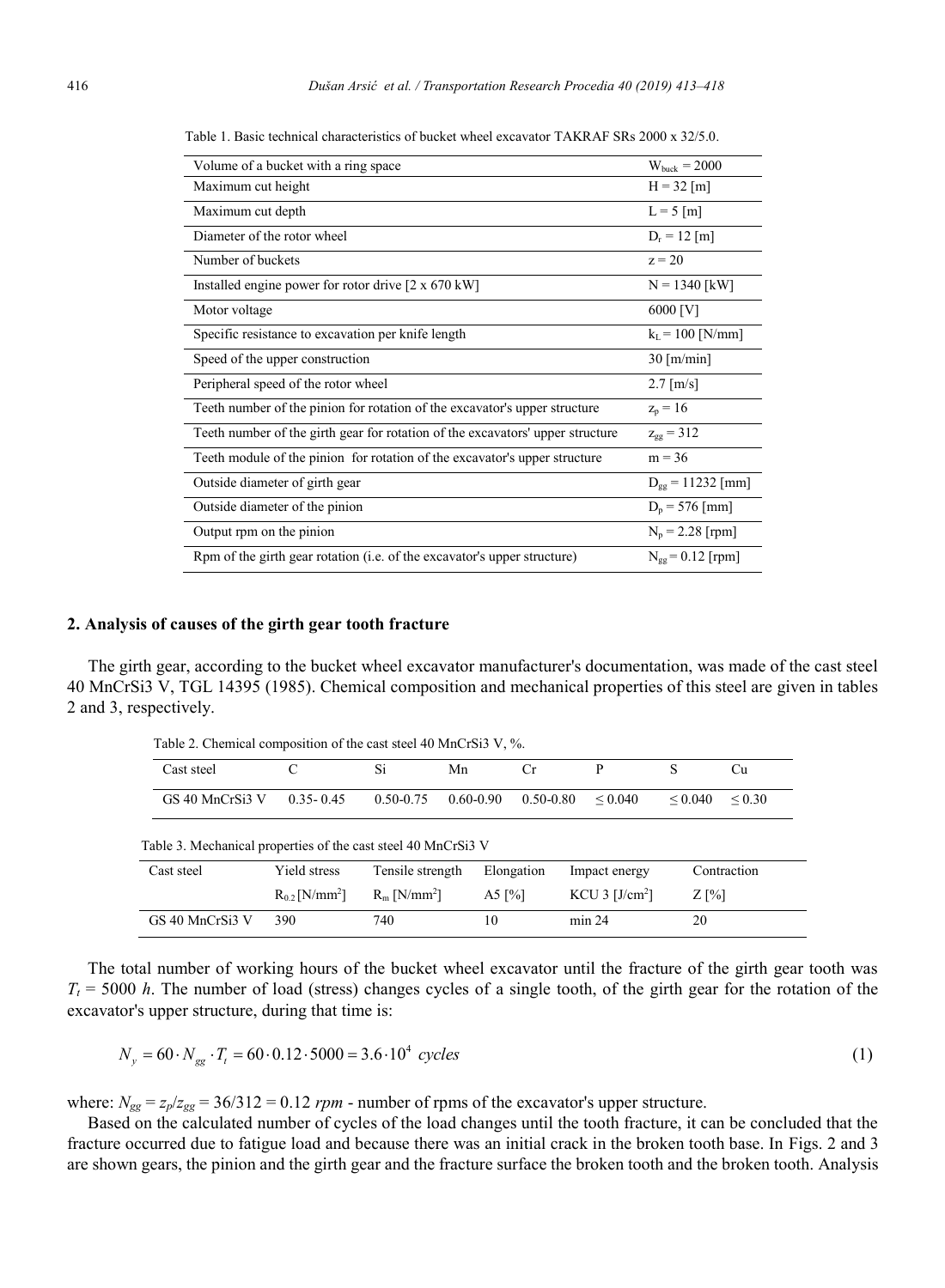of the broken tooth fracture surface clearly shows that the very small portion of the tooth was loaded in fatigue (smooth fracture surface of the girth gear) and that the much larger portion was subjected to static fracture (the rough fracture surface of the girth gear), Fig. 3.

Based on the fracture surface appearance and calculated total number of the fatigue loading (stress) cycles of the girth gear tooth,  $N = 3.6 \times 10^4$ , one can conlcude that the fracture occurred due to existence of the initial crack in the tooth base, which originated during the girth gear manufacturing.



Fig. 2. Appearance of the girth gear and the pinion for rotation of the excavator's upper structure.



Fig. 3. Appearance of the fracture surface of the girth gear at the broken tooth spot.

To predict the resistance of the cast steel 40 MnCrSi3 V to crack propagation, the fracture parameters were calculated, namely the critical value of the stress intensity factor (fracture toughness)  $K_{Ic}$  and the critical length of the edge crack *acr*, based on values of the impact energy (KCU) and the yield stress (Table 3). The estimate is based on the Barsom-Rolfe correlation model, Tauscher (1981), Odanović (2017). The obtained fracture toughness value was  $K_{Ic} = 49.6 MPa·m^{1/2}$ , what corresponds to cast steel of this class.

From expression for fracture toughness, Paris and Erdogan (1963):

$$
K_{lc} = Y \sigma_{\text{max}} \sqrt{a_c} \tag{2}
$$

where:  $Y = 1.12$  - is the geometric factor, which depends on the ratio of the crack length and the thin sheet thickness, Odanović (2017),  $\sigma_{\text{max}} = 178 \text{ MPa}$  - is the maximum stress on the girth gear teeth, TAKRAF (2007), the critical crack length value is obtained as:

$$
a_{cr} = \left(\frac{K_{Ic}}{Y\sigma_{\text{max}}}\right)^2 = \left(\frac{49.6MPa \cdot m^{1/2}}{1.12 \cdot 178MPa}\right)^2 = 61.9 \text{ mm}.
$$